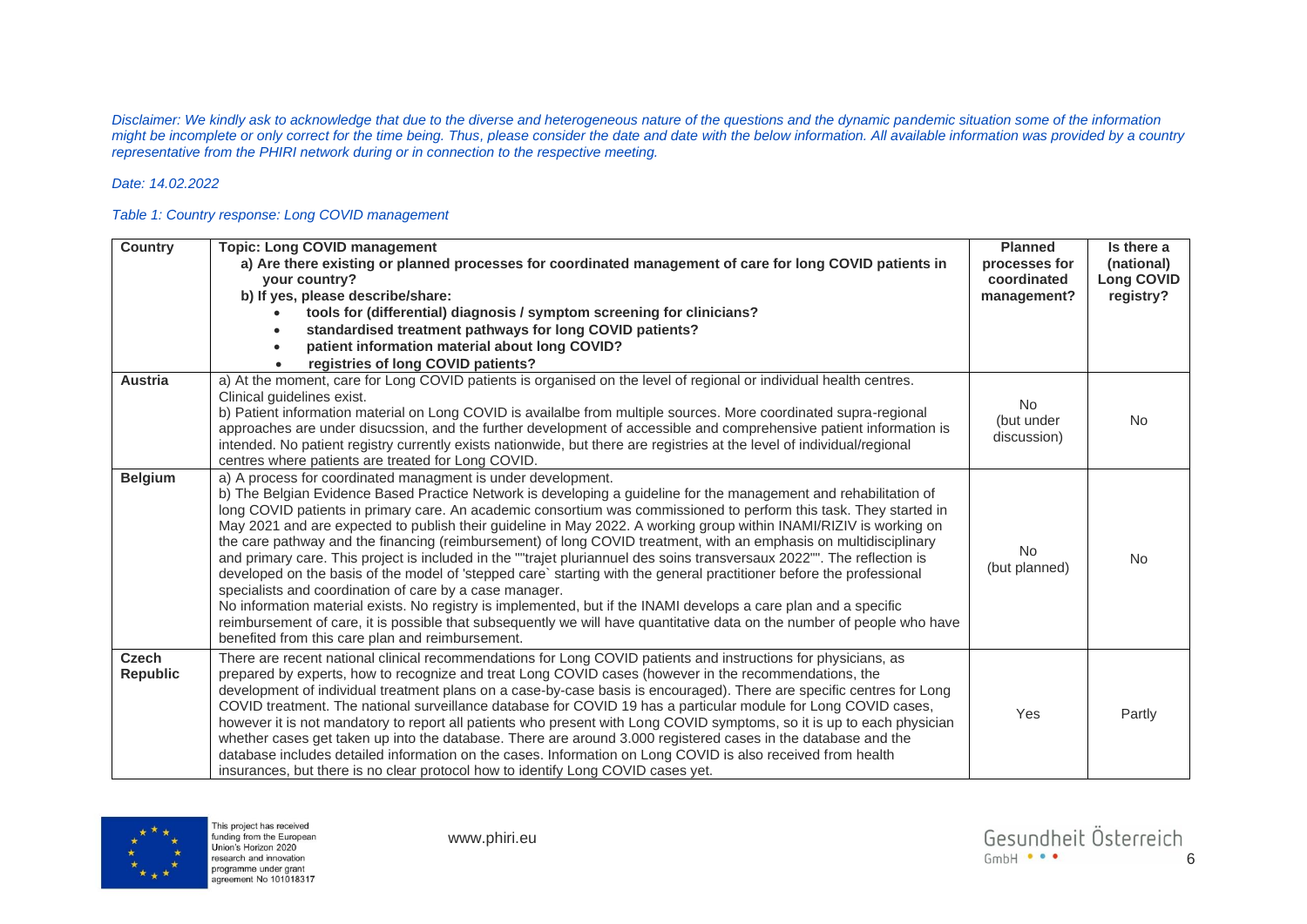|                | Position document and clinical recommendations on Long COVID (Czech language): https://koronavirus.mzcr.cz/wp-             |              |        |
|----------------|----------------------------------------------------------------------------------------------------------------------------|--------------|--------|
|                | content/uploads/2021/10/Postcovidov%C3%BD-syndrom-a-p%C3%A9%C4%8De-v-pneumologick%C3%BDch-                                 |              |        |
|                | ambulanc%C3%ADch-aktualizovan%C3%A1-verze-ze-z%C3%A1%C5%99%C3%AD-2021.pdf                                                  |              |        |
| <b>Estonia</b> | a) There are no processes for coordinated management of long COVID care but experts feel the need.                         |              |        |
|                | b) Analyses of long COVID patients are being carried out (Health Insurance Fund database, Tartu University project),       |              |        |
|                | but no results yet.                                                                                                        |              |        |
|                | Registry of long COVID patients does not exist.                                                                            | No           | No.    |
|                | There are treatment guidelines published for rehabilitation of COVID-19 patients: covid-                                   |              |        |
|                | 19 taastusravi kasitlusjuhend 27.05.21.pdf (terviseamet.ee)                                                                |              |        |
| <b>Finland</b> | No systematic screening by clinicians for Long COVID is carried out and no national register currently exists. However,    |              |        |
|                | the government has ordered a review on Long COVID from a group of medical experts to identify potential treatment          |              |        |
|                | guidelines. The review was completed and submitted late in 2021 and is being reviewed by the government with a view        |              |        |
|                | to developing guidelines, currently in process. Link to the Finnish expert panel review of Long COVID (Finnish             | No.          |        |
|                | language): https://valtioneuvosto.fi/documents/1271139/105036658/Pitk%C3%A4kestoinen+COVID-19+-                            | (but under   | No     |
|                | +konsensuslausuma+311221+-+luonnos+7.1.pdf/b28ede5f-d165-91b7-bcd0-                                                        | development) |        |
|                | 8e6b3dc59249/Pitk%C3%A4kestoinen+COVID-19+-+konsensuslausuma+311221+-                                                      |              |        |
|                | +luonnos+7.1.pdf?t=1641544501766                                                                                           |              |        |
| Germany        | A scientific medical guideline for the diagnosis and treatment of Long COVID is available with input from various          |              |        |
|                | scientific medical associations in Germany https://www.awmf.org/uploads/tx szleitlinien/020-                               |              |        |
|                | 027  S1_Post_COVID_Long_COVID_2021-07.pdf                                                                                  |              |        |
|                | We are not aware of any tools for differential diagnosis widely established in clinical practice. In specialist hospital   |              |        |
|                | outpatient care, efforts are taken to establish algorithms for (differential) diagnosis of patients with long-standing and |              |        |
|                | severe symptoms and functional impairment, e. g. as a differential diagnosis to Chronic Fatigue Symptom (ME/CFS).          |              |        |
|                | So far, there are no standardised treatment pathways for Long COVID patients.                                              |              |        |
|                | A guideline for patients and families affected with Long COVID/Post COVID-19 based on the multidisciplinary clinical       |              |        |
|                | practice guideline (see above) is available https://www.awmf.org/uploads/tx_szleitlinien/020-                              |              |        |
|                | 027p S1_Post_COVID_Long_COVID_2021-12.pdf                                                                                  |              |        |
|                | Further information for patients is provided by the Robert Koch Institute, the Federal Centre for Health Education, the    |              |        |
|                | Federal Ministry of Health, Germany and patient organizations (see Links below).                                           | <b>No</b>    | Partly |
|                | A registry for children and adolescents with Long COVID has been launched but not proven to be feasible by the             |              |        |
|                | university children's hospital at the TU Dresden. To our knowledge there are no registries for adult patients with Long    |              |        |
|                | COVID as case definition and detection remains challenging.                                                                |              |        |
|                | *Robert Koch Institut: Gesundheitliche Langzeitfolgen (Stand: 26.1.2022)                                                   |              |        |
|                | https://www.rki.de/SharedDocs/FAQ/NCOV2019/FAQ_Liste_Gesundheitliche_Langzeitfolgen.html                                   |              |        |
|                | *Robert Koch Institut: Epidemiologischer Steckbrief zu SARS-CoV-2 und COVID-19 (Stand: 26.11.2021)                         |              |        |
|                | https://www.rki.de/DE/Content/InfAZ/N/Neuartiges_Coronavirus/Steckbrief.html                                               |              |        |
|                | *Infektionsschutz: Long COVID: Langzeitfolgen von COVID-19 (Stand 07.02.2022)                                              |              |        |
|                | https://www.infektionsschutz.de/coronavirus/basisinformationen/long-covid-langzeitfolgen-von-covid-19/                     |              |        |
|                | *BMG Gesund.bund: Long-COVID (Stand: 12.10.2021) https://gesund.bund.de/long-covid-post-covid                              |              |        |
|                | Long COVID Deutschland https://longcoviddeutschland.org/ (letzter Zugriff: 10.02.2022)                                     |              |        |
| Ireland        | People in Ireland who have had Covid-19 and are in need of further care are currently being followed up by their GP or     |              |        |
|                | in hospital settings as clinically appropriate. Treatment is currently focused on the management of specific symptoms.     | Partly       | No     |
|                | Anyone who is concerned about persistent Covid-19 symptoms is advised to contact their GP in the first instance.           |              |        |



www.phiri.eu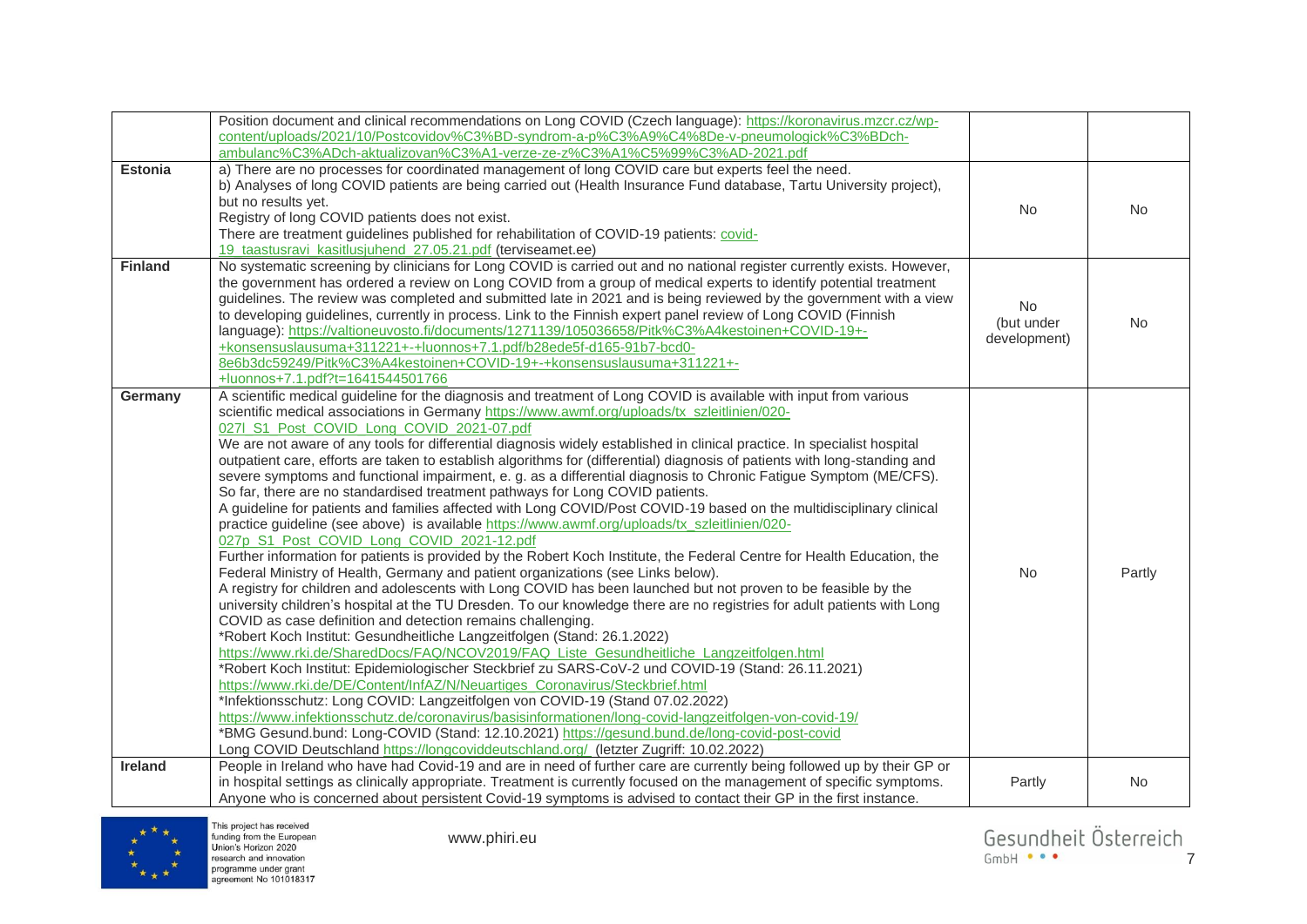| Post-Acute and Long Covid Clinics have been set up in some acute sites across Ireland to address the clinical needs of<br>those patients with covid related illness. Other acute hospitals throughout the country are providing care for patients<br>through general respiratory and infectious clinics.<br>The Health Service Executive, which is the national health service in Ireland, have developed a national Model of Care<br>for Long COVID, which outlines how services and supports for patients with Long COVID should be designed and<br>delivered. An implementation team has been established to oversee this work and their initial priority will be on the<br>establishment of Post-Acute and Long COVID clinics to treat patients as needed, while also working to better<br>understand the demand for this service.<br>Covid cases across the country and the possible resultant requirement for post-acute and long Covid services are<br>continuously monitored, including the possible impact of the Omicron variant on service provision. The Department of<br>Health are also continuing to fund research into the clinical impacts of COVID-19 so that we can learn more.                                                                                                                                                                                                                                                                                                                                                                                                                                                                                                                                                                                                                                                                                                                                                                                                                                                                                                                                                                                                                                                                                                                                                                                                                                                                                                                                                                                                                                                                                                                                                                                                                                                                                                                                                                                                                                                                                                                                                                                                                                                                                                                  | (and being<br>developed<br>further) |                            |
|---------------------------------------------------------------------------------------------------------------------------------------------------------------------------------------------------------------------------------------------------------------------------------------------------------------------------------------------------------------------------------------------------------------------------------------------------------------------------------------------------------------------------------------------------------------------------------------------------------------------------------------------------------------------------------------------------------------------------------------------------------------------------------------------------------------------------------------------------------------------------------------------------------------------------------------------------------------------------------------------------------------------------------------------------------------------------------------------------------------------------------------------------------------------------------------------------------------------------------------------------------------------------------------------------------------------------------------------------------------------------------------------------------------------------------------------------------------------------------------------------------------------------------------------------------------------------------------------------------------------------------------------------------------------------------------------------------------------------------------------------------------------------------------------------------------------------------------------------------------------------------------------------------------------------------------------------------------------------------------------------------------------------------------------------------------------------------------------------------------------------------------------------------------------------------------------------------------------------------------------------------------------------------------------------------------------------------------------------------------------------------------------------------------------------------------------------------------------------------------------------------------------------------------------------------------------------------------------------------------------------------------------------------------------------------------------------------------------------------------------------------------------------------------------------------------------------------------------------------------------------------------------------------------------------------------------------------------------------------------------------------------------------------------------------------------------------------------------------------------------------------------------------------------------------------------------------------------------------------------------------------------------------------------------------------------------|-------------------------------------|----------------------------|
| a) In Italy processes for coordinated management of long COVID patients partially exist.<br><b>Italy</b><br>A specific report on Long-COVID management principles was elaborated and published on July 2021 by the Istituto<br>Superiore di Sanità-ISS; the English version of the Report is available and downloadable at the following link: Rapporto<br>ISS COVID-19 n. 15/2021 English version - Interim guidance on Long-COVID management principles. Version of July 1,<br>2021. https://www.iss.it/documents/20126/0/Rapporto+ISS+COVID-19+15_2021_EN+ss.pdf/3f4d9475-9455-eacb-<br>6194-6e68586554e8?t=1630585617777 - ISS All the information here reported are drawn from the Report.<br>b) The symptoms attributed to the Long-COVID condition are numerous and heterogeneous and may arise in subjects<br>of any age and with varying degrees of severity of the acute phase of the disease. The lack of a precise definition of this<br>condition and the breadth of the spectrum of symptoms make the epidemiological evaluation difficult. Therefore, there<br>are not specific tools for diagnosis/symptoms screening, but criteria for diagnosis are reported below and in the cited<br>Long-COVID Report.<br>• Definition: the terminology most frequently used to define the stages following acute disease from SARS-CoV-2 is:<br>- Persistent symptomatic COVID-disease (signs and symptoms attributable to COVID-19 lasting between 4 and 12<br>weeks after the acute event);<br>- Post-COVID-19 syndrome (signs and symptoms that developed during or after an infection compatible with COVID-19,<br>present for more than 12 weeks after the acute event and that cannot be explained by alternative diagnoses).<br>Long-COVID includes both the persistent symptomatic form and the post-COVID syndrome.<br>• Diagnosis: the diagnosis of Long-COVID is purely clinical and is based on a history of COVID-19 and the failure to fully<br>recover with the development of some of a huge amount of symptoms listed (reported in Table 1 of the Report).<br>Unfortunately, apart from the definition reported above, there are no clear, internationally agreed criteria to define Long-<br>COVID. This inevitably creates uncertainty in the diagnosis and wide variability in the identification of this condition.<br>• Treatment: there are not standardised treatment pathways for Long-COVID patients. A multidisciplinary approach is to<br>be adopted in the management of patients with Long-COVID in order to be able to respond to the different clinical,<br>functional, cognitive, psychological and nutritional manifestations of the disorder. This approach is to be personalized,<br>modulated and adapted by keeping account of the variety of conditions that may arise in individual patients.<br>The delivery of primary care for patients with Long-COVID should be structured on at least three levels:<br>- Stratification of the groups of patients at risk of developing Long-COVID;<br>- Evaluation of patients with Long-COVID-like symptoms;<br>- Planning of care pathways.<br>• There is not specific and official material about Long-COVID for patient information.<br>• Specific registries of Long-COVID patients are going to be settled up in Italy." | Partly                              | <b>No</b><br>(but planned) |
| <b>Malta</b><br>No specific clinics or guidelines, anyone with long covid symptoms is managed conservatively at the moment.                                                                                                                                                                                                                                                                                                                                                                                                                                                                                                                                                                                                                                                                                                                                                                                                                                                                                                                                                                                                                                                                                                                                                                                                                                                                                                                                                                                                                                                                                                                                                                                                                                                                                                                                                                                                                                                                                                                                                                                                                                                                                                                                                                                                                                                                                                                                                                                                                                                                                                                                                                                                                                                                                                                                                                                                                                                                                                                                                                                                                                                                                                                                                                                         | <b>No</b>                           | No                         |

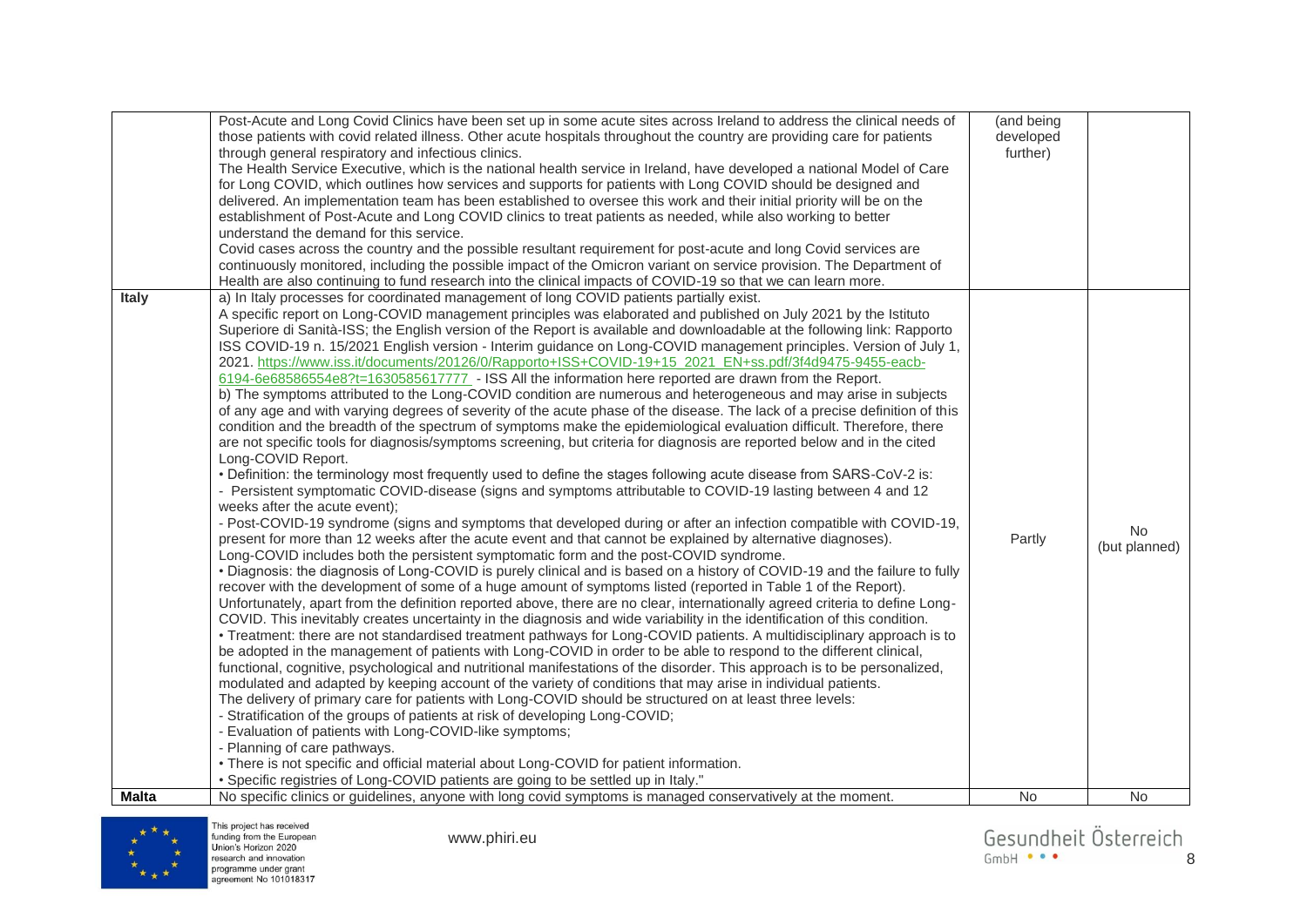| <b>Netherlands</b> | a) There are plans for coordinated management. Please find here some links in relation to some of the above questions:        |     |           |
|--------------------|-------------------------------------------------------------------------------------------------------------------------------|-----|-----------|
|                    | Government website                                                                                                            |     |           |
|                    | Long COVID (langdurige klachten na corona)   Coronavirus COVID-19   Rijksoverheid.nl                                          |     |           |
|                    | b) ZonMW (the Dutch organisation for health research and care innovation) is working on guidelines for healthcare             |     |           |
|                    | professionals on behalf of the government. The plans are in the letter to Parliament with response to petition and to the     |     |           |
|                    | 10-point plan Long COVID. Mid 2021 a petition was sent by 12 patients to the House of representatives of the                  |     |           |
|                    | Netherlands to call for recognition, coordinated research and treatment of long-term Covid. They also refer to The            |     |           |
|                    | international patient movement - Long Covid Netherlands (wordpress.com) and Long-Covid Europe   Long-Covid                    |     |           |
|                    | Europe (longcovideurope.org).                                                                                                 | Yes | N/A       |
|                    | C-support: https://www.c-support.nu/en/ C-support is a foundation, which is commissioned by the Dutch Ministry of             |     |           |
|                    | Health, Welfare and Sport. C-support gives advice to people in the Netherlands who suffer from long-term corona               |     |           |
|                    | symptoms and shares knowledge with other (healthcare) professionals. They offer FAQ's for patients and professionals          |     |           |
|                    | Frequently asked questions - C-support EN.                                                                                    |     |           |
|                    | NVAB, the Netherlands Society of Occupational Medicine:                                                                       |     |           |
|                    | Nieuwe CAS-code: R606 long-COVID   NVAB (nvab-online.nl)                                                                      |     |           |
|                    | Long-COVID: focus op het herstel van de energiebalans   NVAB (nvab-online.nl)                                                 |     |           |
| <b>Norway</b>      | a) There is a national plan for COVID-19 rehabilitation including the long Covid. It is in Norwegian.                         |     |           |
|                    | https://www.helsedirektoratet.no/tema/rehabilitering-habilitering-og-individuell-plan/nasjonal-plan-for-rehabilitering-etter- |     |           |
|                    | covid-19                                                                                                                      | Yes | <b>No</b> |
|                    | In addition, there is also a rapid review on this topic in English published in January 2022:                                 |     |           |
|                    | https://www.fhi.no/en/publ/2022/COVID-19-Post-COVID-19-condition/                                                             |     |           |
|                    | b) For the moment there are no public registries on long covid patients.                                                      |     |           |
| Poland             | People who have undergone COVID-19 can benefit from rehabilitation reimbursed by the National Health Fund (NFZ)               |     |           |
|                    | About a third of patients have complications from developing COVID-19. The most common ones are: breathing                    |     |           |
|                    | problems, decreased overall fitness of the body, less tolerance to exercise, muscle and joint pain, anxiety and               |     |           |
|                    | depression disorders. These ailments significantly limit activity in social and professional life. The National Health Fund   |     |           |
|                    | (NFZ) has prepared a comprehensive rehabilitation program for patients suffering from COVID-19.                               |     |           |
|                    | Rehabilitation will take 2 to 6 weeks. Patients will be provided with medical, nursing and psychological support. It can be   |     |           |
|                    | used up to 12 months after the end of COVID-19-related treatment.                                                             |     |           |
|                    | A patient will be able to benefit from rehabilitation on the basis of a referral. They are issued by a health insurance       |     |           |
|                    | doctor after the end of treatment related to COVID-19.                                                                        |     |           |
|                    | Depending on the patient's condition, rehabilitation will be carried out:                                                     |     |           |
|                    | • in stationary mode                                                                                                          | Yes | N/A       |
|                    | • in spa mode                                                                                                                 |     |           |
|                    | • outpatient, i.e. in physiotherapy offices dealing with therapeutic rehabilitation                                           |     |           |
|                    | • at home.                                                                                                                    |     |           |
|                    | The doctor decides about the rehabilitation mode.                                                                             |     |           |
|                    | The decision is made by the doctor based on the results of several tests:                                                     |     |           |
|                    | • X-ray or MRI or CT imaging examinations of the chest with a description taken during treatment or after the end of          |     |           |
|                    | treatment in the acute phase of the disease                                                                                   |     |           |
|                    | • current morphology, CRP (acute phase protein)                                                                               |     |           |
|                    | • current ECG test                                                                                                            |     |           |
|                    | • other medical records of COVID-19 treatment or postovid symptoms that impact health assessment                              |     |           |

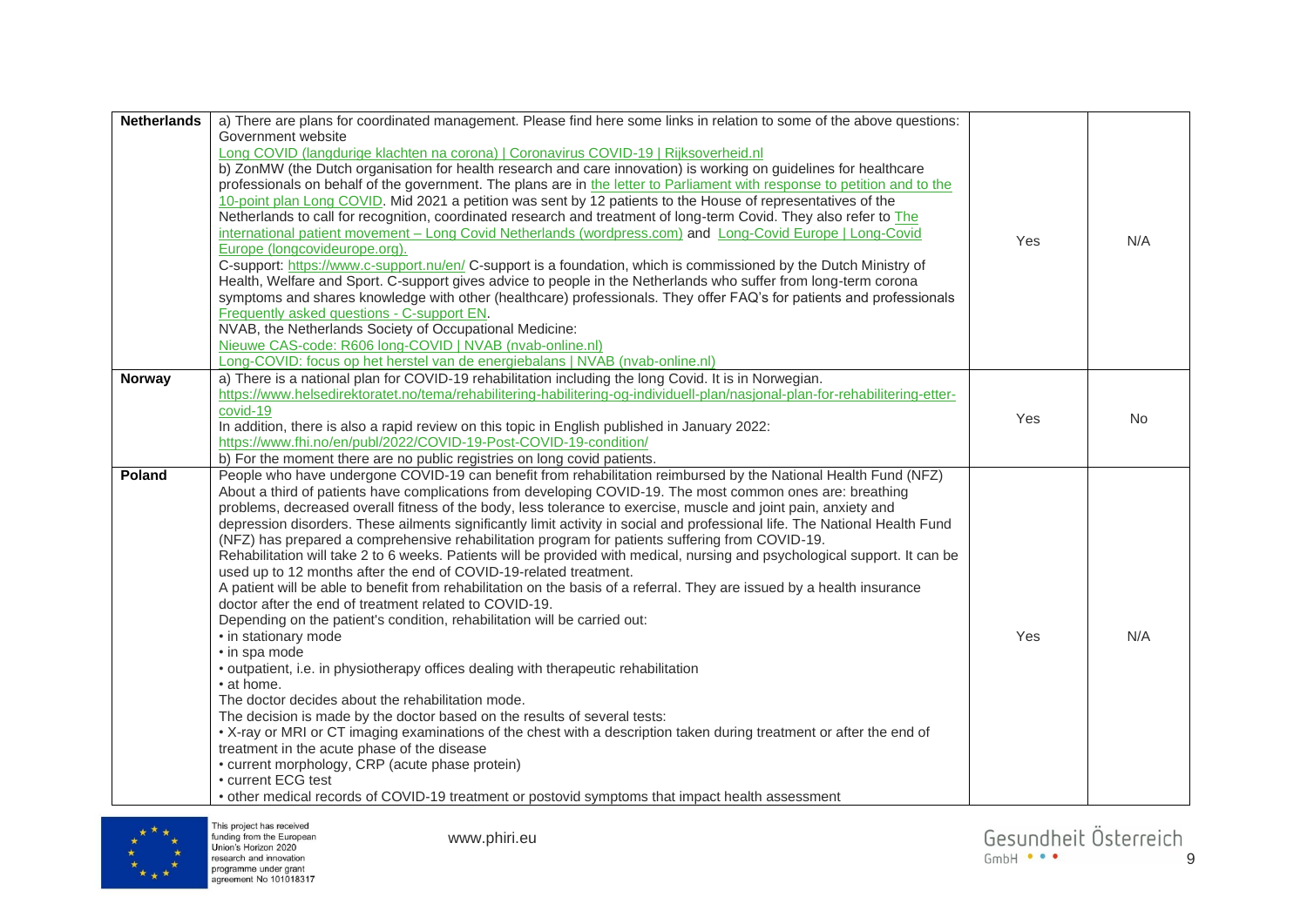| • in the case of the dominant cardiological problem - echocardiographic examination of the heart during or after               |  |
|--------------------------------------------------------------------------------------------------------------------------------|--|
| treatment in the acute phase of the disease.                                                                                   |  |
| A comprehensive rehabilitation program includes:                                                                               |  |
| • kinesiotherapy with particular emphasis on endurance training, breathing exercises, effective coughing exercises,            |  |
| general fitness exercises, outdoor exercises                                                                                   |  |
| • inhalations                                                                                                                  |  |
| • therapy, walking training                                                                                                    |  |
| • hydrotherapy, physical therapy - according to individual indications                                                         |  |
| • balneotherapy - according to individual indications                                                                          |  |
| · massage - according to individual indications                                                                                |  |
|                                                                                                                                |  |
| • health education and health promotion, including, for example, learning the correct technique of using inhalers,             |  |
| elimination of addictions and other risk factors for civilization diseases, pro-health lifestyle change                        |  |
| • relaxation training                                                                                                          |  |
| • dietary treatment - according to individual indications                                                                      |  |
| • rehabilitation support for comorbidities.                                                                                    |  |
| The rehabilitated patient has the right to consult the medical staff and may benefit from professional psychological           |  |
| therapy. It also uses diagnostic tests, drugs, and medical devices, which are essential to getting the best results from       |  |
| your treatment program.                                                                                                        |  |
| It is possible to benefit from rehabilitation in a physiotherapy office and at home in the following cases:                    |  |
| Patients must have persistent dyspnea that seriously interferes with normal functioning. The intensity of dyspnea is           |  |
| determined on the basis of a special five-point (0-4) mMRC scale (modified Medical Research Council). If the result is:        |  |
| • equal to or higher than 1 - the patient may be referred for rehabilitation in a physiotherapy office                         |  |
| . less than or equal to 1 and difficulty with independent movement - the patient may be referred for rehabilitation at         |  |
| home.                                                                                                                          |  |
| A patient with indication 1 is assumed to experience dyspnea during brisk walking over flat terrain or occurs when             |  |
| climbing a slight hill.                                                                                                        |  |
| Additionally, the following factors decide about qualification for rehabilitation at home:                                     |  |
| • grade 3-9 on the functional assessment scale (0-10)                                                                          |  |
| • MRC muscle strength assessment (0-5)                                                                                         |  |
| • occurrence of the weakness syndrome after the patient's stay in the intensive care unit.                                     |  |
| Rehabilitation in the clinic or at home is divided into several stages.                                                        |  |
| 1. Initial visit - a specialist interviews the patient and performs basic tests and examinations, incl. respiratory and stress |  |
| exercises; the results will be compared with the results after completion of rehabilitation and will be used to evaluate the   |  |
| effects of therapy.                                                                                                            |  |
| 2. Therapeutic visits - the physiotherapist sets up a calendar of individual visits with each patient: 3 visits a week or      |  |
| more, if required by the patient's health condition. The therapy is based on breathing, endurance and interval training.       |  |
| Depending on the needs and health of the patient, it is possible to include additional elements of the therapy, e.g.           |  |
| expectoration techniques, balance training, special rehabilitation methods for patients with neurological problems.            |  |
| 3. Final visit - the physiotherapist repeats the examinations and tests performed during the first visit and compares the      |  |
| achieved results, incl. fatigue and breathing tests (determining the scale of the occurrence of dyspnea).                      |  |
| During rehabilitation, patients will receive practical tips that will help them recover from rehabilitation themselves. They   |  |
| will also receive plans with home-made exercise kits, thanks to which they will adjust the scale of difficulty and intensity   |  |
| of training to the capabilities of their own body."                                                                            |  |
|                                                                                                                                |  |

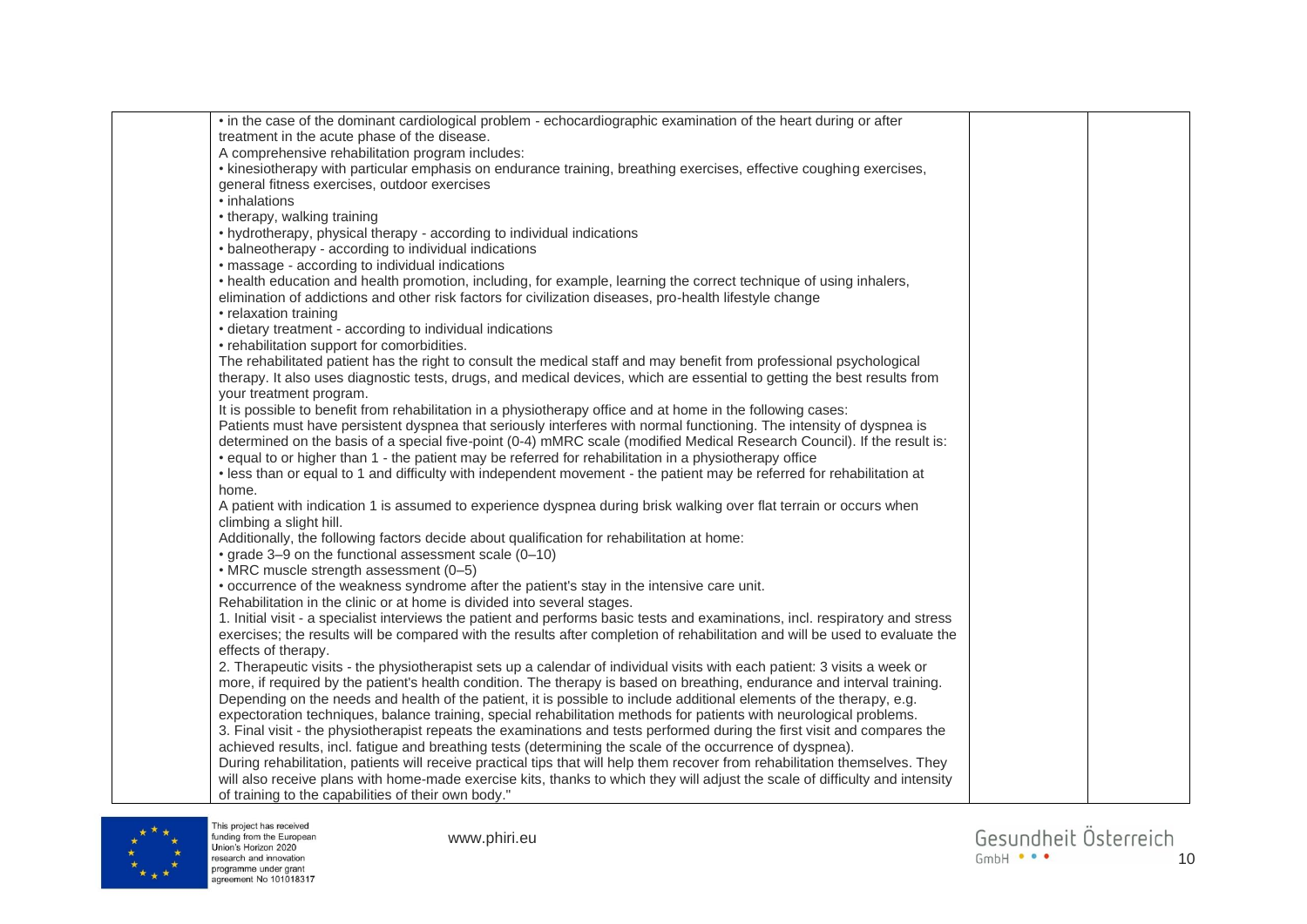| Portugal        | Some studies have been conducted in large hopsitals on those developing Long COVID symptoms, particularly after<br>severe cases of infection, and are being followed up. First data is emerging on the symptoms and number of such<br>patients, there is an estimation of about 100.000 patients suffering from Long COVID, but this is only first data.                                                                                                                                                                                                                                                                                                                                                                                                                                                                                                                                                                                                                                                                                                                                                                                                                                                                                                                                                                                                                                                                                                                                                                                                                                                                                                                                                                                                             | No<br>(but data<br>collection) | No                               |
|-----------------|----------------------------------------------------------------------------------------------------------------------------------------------------------------------------------------------------------------------------------------------------------------------------------------------------------------------------------------------------------------------------------------------------------------------------------------------------------------------------------------------------------------------------------------------------------------------------------------------------------------------------------------------------------------------------------------------------------------------------------------------------------------------------------------------------------------------------------------------------------------------------------------------------------------------------------------------------------------------------------------------------------------------------------------------------------------------------------------------------------------------------------------------------------------------------------------------------------------------------------------------------------------------------------------------------------------------------------------------------------------------------------------------------------------------------------------------------------------------------------------------------------------------------------------------------------------------------------------------------------------------------------------------------------------------------------------------------------------------------------------------------------------------|--------------------------------|----------------------------------|
| <b>Serbia</b>   | There is no national register and no tracking of Long COVID patients on the national level. However, individual clinics<br>might be collecting data regarding the Long COVID patients they are treating.                                                                                                                                                                                                                                                                                                                                                                                                                                                                                                                                                                                                                                                                                                                                                                                                                                                                                                                                                                                                                                                                                                                                                                                                                                                                                                                                                                                                                                                                                                                                                             | No                             | No                               |
| <b>Slovakia</b> | a) There is a process for coordinated management to a certain extent: special care not nationwide, none compulsory<br>b) A shortlist describing symptoms exists, and citizens of concern can find postcovid care in general hospital units.<br>A standardised treatment is mainly based on respiratory rehabilitation; spa resorts offer tailored residence for postcovid<br>rehabilitation and in part this is covered by health insurance.<br>Some patient information exists on social networks, where it is hard to distinguish correct from fake.<br>No registry of long COVID patients but there are considerations that such a registry could be constructed as the basis<br>information for such a registry exists in the system"                                                                                                                                                                                                                                                                                                                                                                                                                                                                                                                                                                                                                                                                                                                                                                                                                                                                                                                                                                                                                            | Partly                         | No.<br>(but under<br>discussion) |
| Slovenia        | a) In Slovenia exists a planned processes for coordinated management of care for long COVID patients.<br>Patients with symptoms of long covid can be reffered to local Health Promotion Centre. Those centres are spread all<br>over Slovenia. Patients are reffered to these centres either by their family doctor or they can also call in by themselves.<br>National Institute of Public Health developed a bunch of material for staff at the Health Promotion Centres. These<br>materials are available in Slovenian language at<br>https://www.nijz.si/sites/www.nijz.si/files/uploaded/ckz_zvc_zaprto/smernice_obravnava_covid_zvc_ckz.pdf<br>There's also a ""post-covid clinic"" at University Clinical Centre of Ljubljana, working together with University<br>Rehabilitation Institute. Their services are focused on patients with difficult development of covid and to patients which<br>were not hospitalized but haven't recovered fully.<br>b) Patient material is available (in Slovenian language) at https://www.nijz.si/sl/usmeritev-bolnikom-po-prebolelem-<br>covidu-19.<br>Register of long covid patients has not been established yet and at the moment, there are no plans of establishing it.<br>Patients can be referred to special Long covid centres, there are also special email and phone contacts for patients to<br>contact. Centres provide workshops. National insitutes of public health have developed guidelines for these centres.<br>There is also a clinic with Ljubliana university that treats particularly severe cases. Institute provides information<br>material. Currently no plans to establish a national registry, but the general data exists and something approximating<br>this data can be drawn from it. | Yes                            | No                               |
| Spain           | a) There are not official plans for a coordinated care for long COVID patients in Spain.<br>b) Long COVID condition has been recognised by the Ministry of Health but there is not a consensus at national level on<br>its definition or about a standardised treatment pathway for these patients (COVID-19 Clinical information last update<br>October 2021)<br>https://www.sanidad.gob.es/profesionales/saludPublica/ccayes/alertasActual/nCov/documentos/20211028 CLINICA.pdf<br>Patients are treated within the usual care pathways, in primary and hospital care, as part of the basket of benefits<br>covered by the NHS.<br>Should be noted that 48 scientific societies published some guidelines proposing a definition of the condition and how to<br>take care of these patients.<br>https://www.semg.es/images/2021/Documentos/GUIA CLINICA COVID Persistent 20210501 version final.pdf<br>They define persistent COVID as a complex condition affecting prior COVID patients (with or without confirmed<br>diagnosed by laboratory tests) that have persisting symptoms in the four to twelve 12 weeks after the acute event. This<br>definition does not include those cases with a free symptom period.                                                                                                                                                                                                                                                                                                                                                                                                                                                                                                                                              | <b>No</b>                      | <b>No</b><br>(but planned)       |

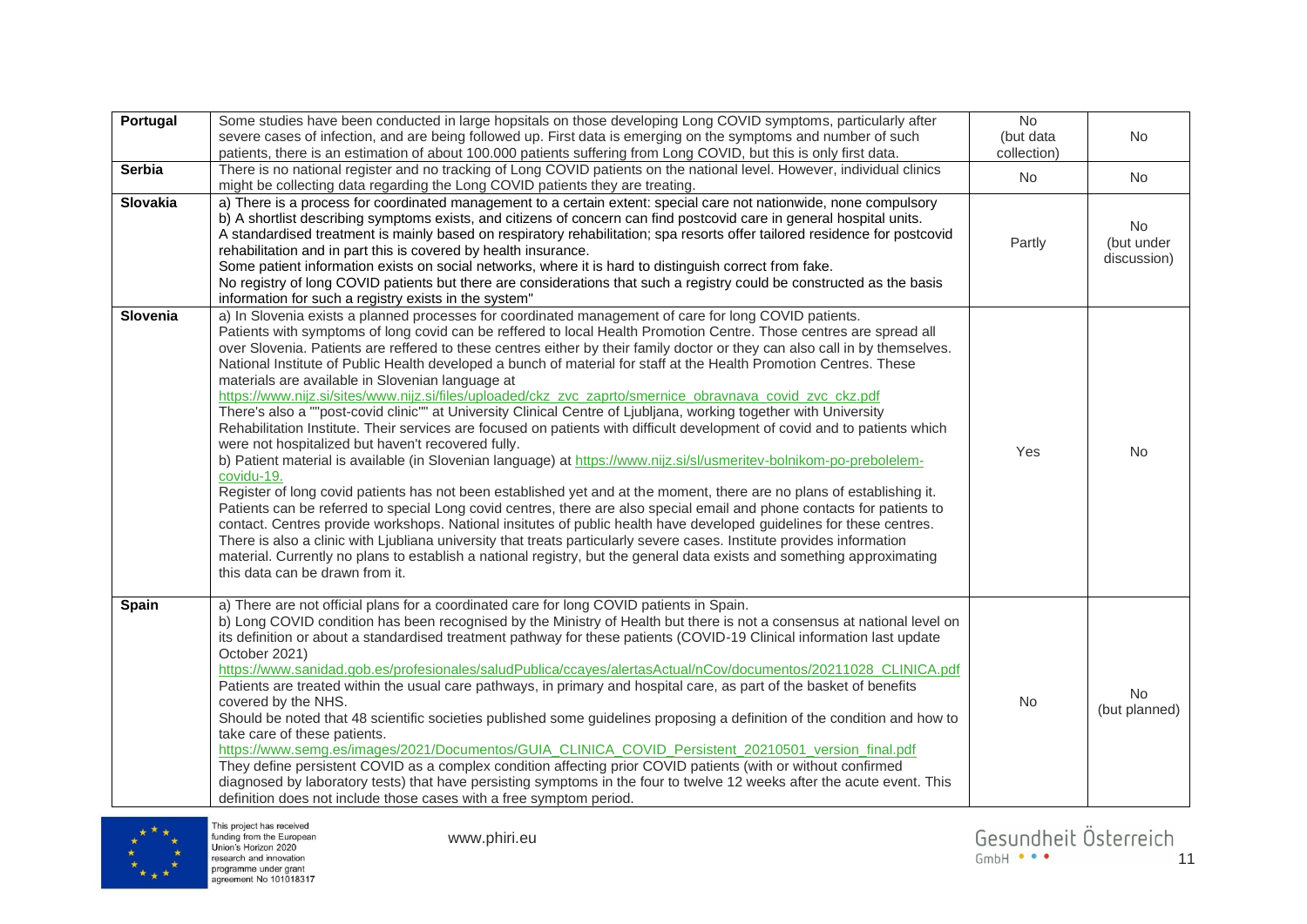|                          | In addition, a group of primary care physicians, community pharmacists, nurses, psychologists and patients<br>associations presented a consensus report on February 8 focusing on the treatment of long-COVID mild symptoms. The<br>report describes 27 recommendations to identify patients with long COVID, treat their symptoms and do an effective<br>follow-up of their evolution. https://www.semg.es/images/2022/Documentos/Sintomas leves del COVID Consenso.pdf<br>Since March 2021, there is some information for citizens and patients at the Ministry of Health web<br>https://www.sanidad.gob.es/profesionales/saludPublica/ccaves/alertasActual/nCov/documentos/COVID persistente.pdf<br>It is planned a multicentric observational study Registry REGICOVID-AP aimed to identify clinical and genetic factors<br>associated to long-COVID in order to stratify COVID-19 patients regarding their risk to develop the condition<br>(https://www.semg.es/index.php/noticias/item/749-noticia-20220203). |     |    |
|--------------------------|----------------------------------------------------------------------------------------------------------------------------------------------------------------------------------------------------------------------------------------------------------------------------------------------------------------------------------------------------------------------------------------------------------------------------------------------------------------------------------------------------------------------------------------------------------------------------------------------------------------------------------------------------------------------------------------------------------------------------------------------------------------------------------------------------------------------------------------------------------------------------------------------------------------------------------------------------------------------------------------------------------------------|-----|----|
| <b>United</b><br>Kingdom | a) There is a coordinated management of care for long COVID.<br><b>Treatment facilities</b><br>England:<br>https://www.england.nhs.uk/2020/12/long-covid-patients-to-get-help-at-more-than-60-clinics/<br>Wales:<br>Adferiad (Recovery) programme for long COVID<br>https://gov.wales/community-and-primary-care-services-are-helping-treat-people-long-covid<br>b) A long-COVID expert group has been set up to consider the impacts of the condition, treatments and referral<br>methods.<br>Patient information:<br>https://www.sign.ac.uk/media/1825/sign-long-covid-patient-booklet-v2.pdf<br>https://www.yourcovidrecovery.nhs.uk/<br>Registeries: no national registries at present, there will be local ones at treatment facilities.                                                                                                                                                                                                                                                                        | Yes | No |